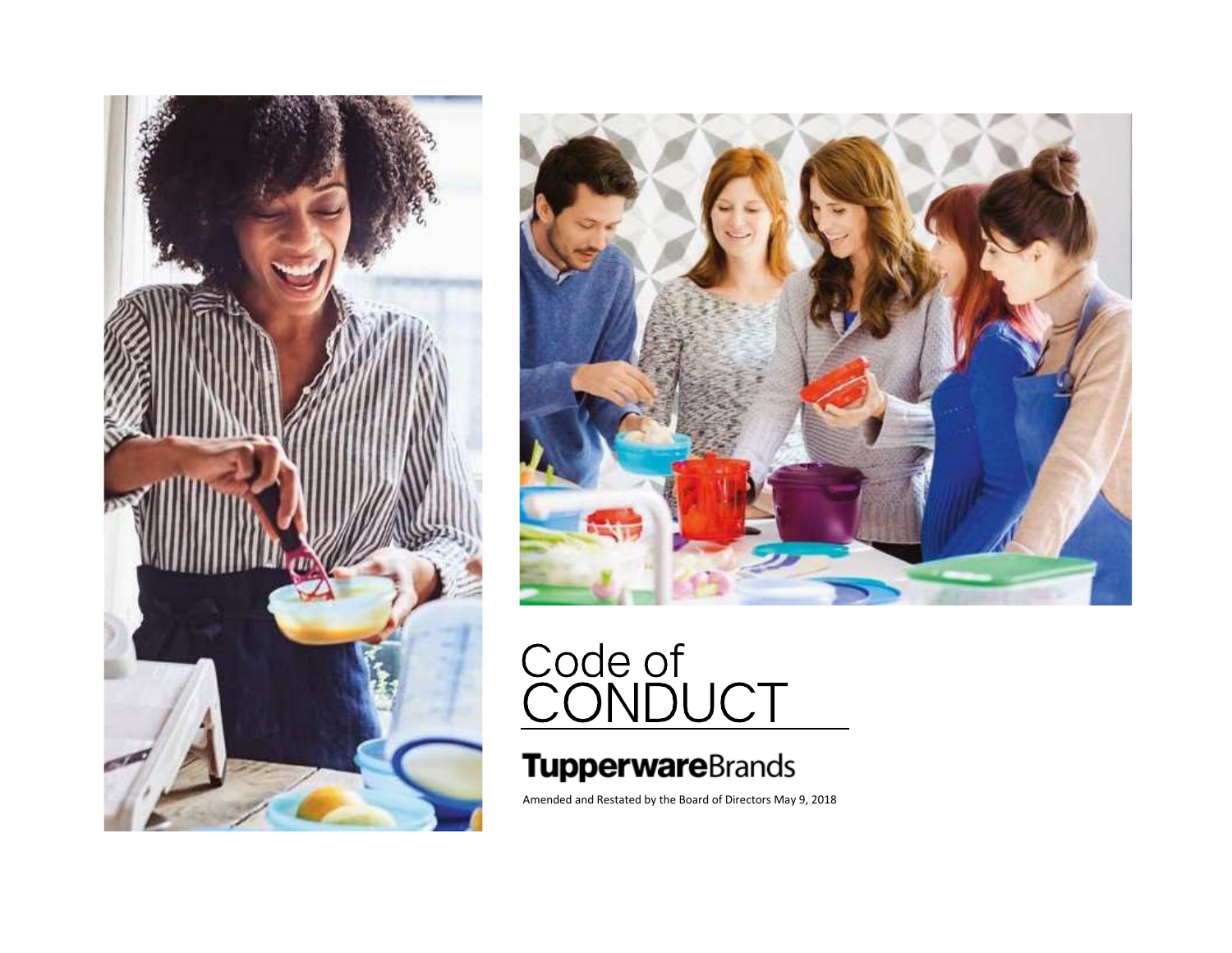## *A Message from the CEO*

Team,

When I joined Tupperware Brands, I knew this company was special. The history behind this iconic brand and the passion that each of you hold for the Tupperware name is immeasurable. You – our Associates – are what makes this place unique.

Every day that we wake up and head to work, we are each nurturing a better future just by doing our daily jobs. Through our work to support the Tupperware opportunity or to deliver quality, sustainable products, we are building a better future for our families, for our friends, our children, our sales force and our communities.

I don't have to tell you this, but we have an obsession with designing innovative, functional and environmentally responsible solutions. And we provide lifetimeuse products that people love and trust.

The only way we achieve all of this is by living by a set of standards for how we conduct business. Though we may sit in different parts of the world, speak different languages and abide by different local laws, we must remember that we are each a reflection of this great Company – no matter our location.

I am committed to taking this Company into a successful future, and I fully believe that in order to do so, there are three key values we must each keep in mind for all we do:

- We do what's right.
- We succeed as a team.
- We always improve.

Our Board of Directors adopted this Code of Conduct to help guide our behavior and set the expectation for how we each should act as an Associate of Tupperware Brands – in order to uphold our brand integrity that has been so strong for nearly 75 years and live by the three key values that will help this Company succeed.

I encourage you to take a moment to read through the Code of Conduct, and reflect on what it means for your regular interactions with our business partners, consumers, suppliers, fellow Associates, sales force, the Board of Directors, and the general public.

This Code reflects the current expectations of Tupperware Brands – it is expected that you will review and comply with our Code of Conduct so that you may fully understand the Company's position and continue to be a Tupperware brand champion in all you do.

I'm excited about the journey ahead!

Stay safe and healthy,





**Miguel Fernandez** President and Chief Executive Officer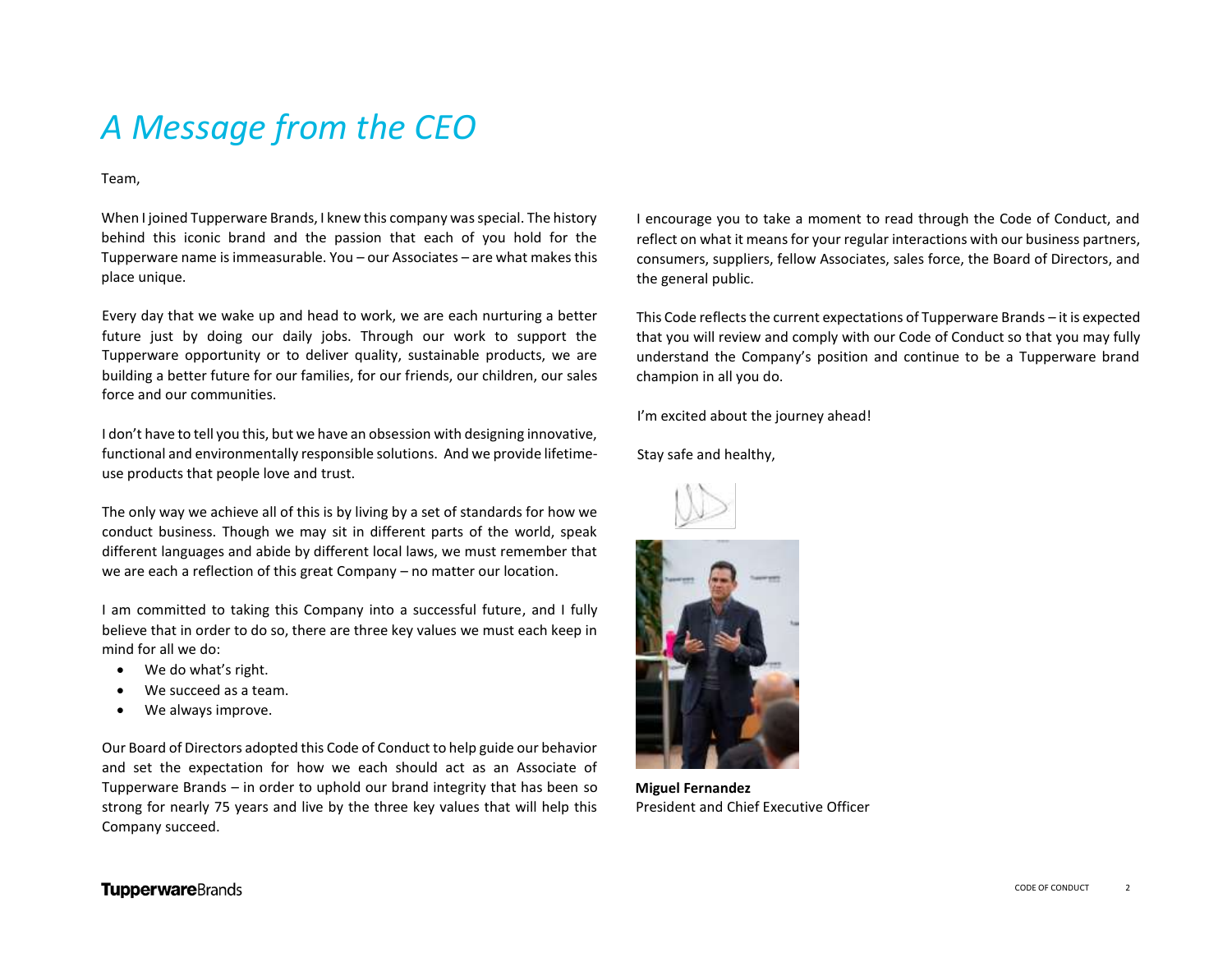## *Table of Contents*

**02. A Message from the CEO**

### **04. Guiding Principles**

- Our Why
- Our How
- Our What
- Our Values

### **06. Global and Social Impact**

Giving Is What WeDo

### **08. The Code of Conduct**

- Introduction
- Compliance with the Law
- Accounting and Auditing
- Conflicts of Interest
- Corporate Opportunities
- Fair Dealing
- Confidentiality: Proprietary Information, Intellectual Property and Personal Data
- Securities Law Matters
- Payments and Gifts
- Antitrust and Trade Practices

### **13. Work Environment**

- Safety, Health, Energy and Environment
- Drug and Alcohol Use
- Diversity, Harassment and Discrimination
- **15. Governmental Investigations and Political Contributions**
	- Governmental Investigations
	- Political Contributions

### **17. Implementation of the Code of Conduct**

- Condition of Employment
- Compliance Officers/Ethics Committee
- Questions Regarding the Code
- Reporting
- Investigation
- Discipline for Violations
- Waivers and Disclosure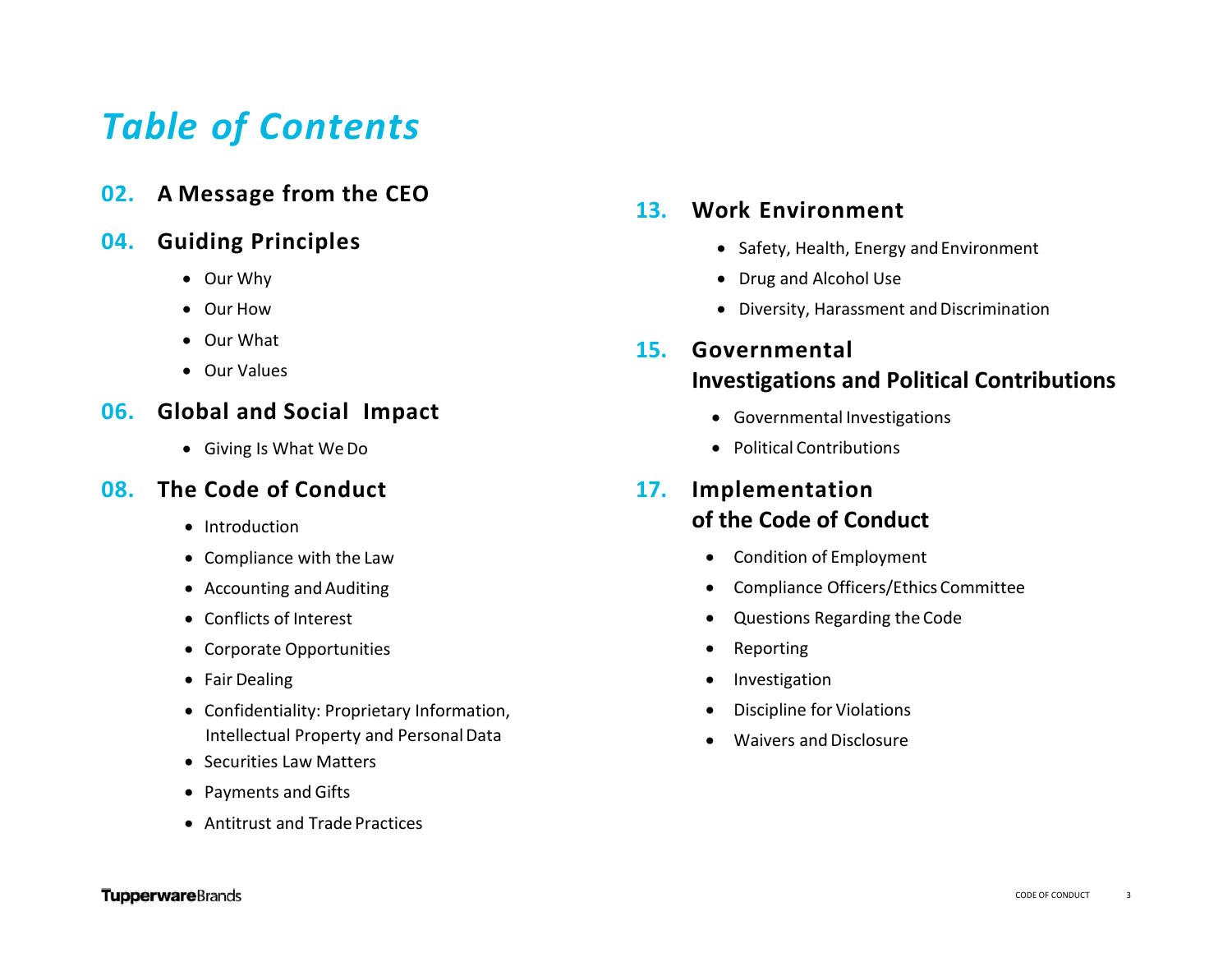## Guiding Principles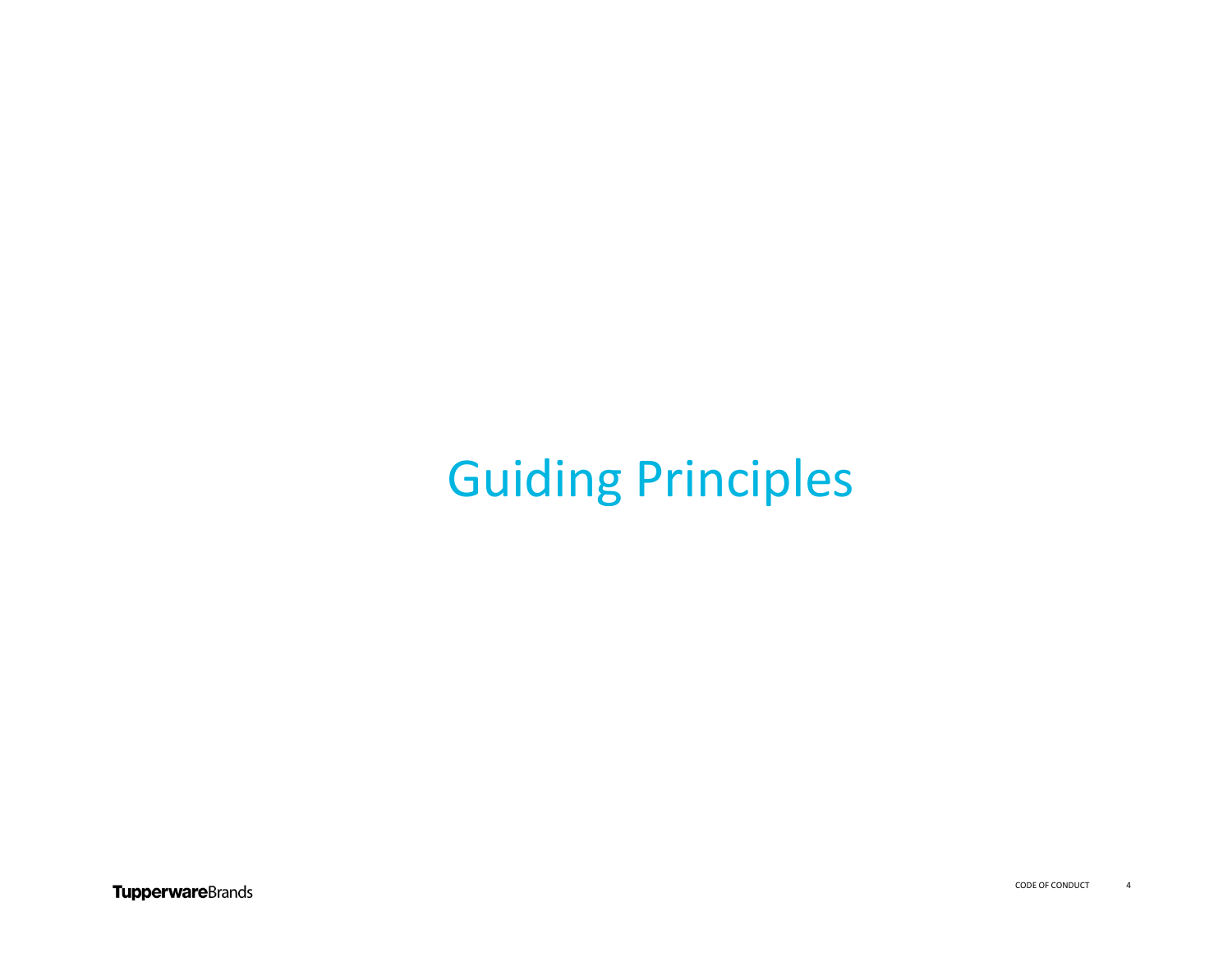## *Guiding Principles*



### Our Why

Every day we nurture a better future.

### Our How

Through an obsession with designing innovative, functional and environmentally responsible products.

### Our What

Lifetime-use products that people love and trust.

### Our Values We do what's right. We succeed as a team. We always improve.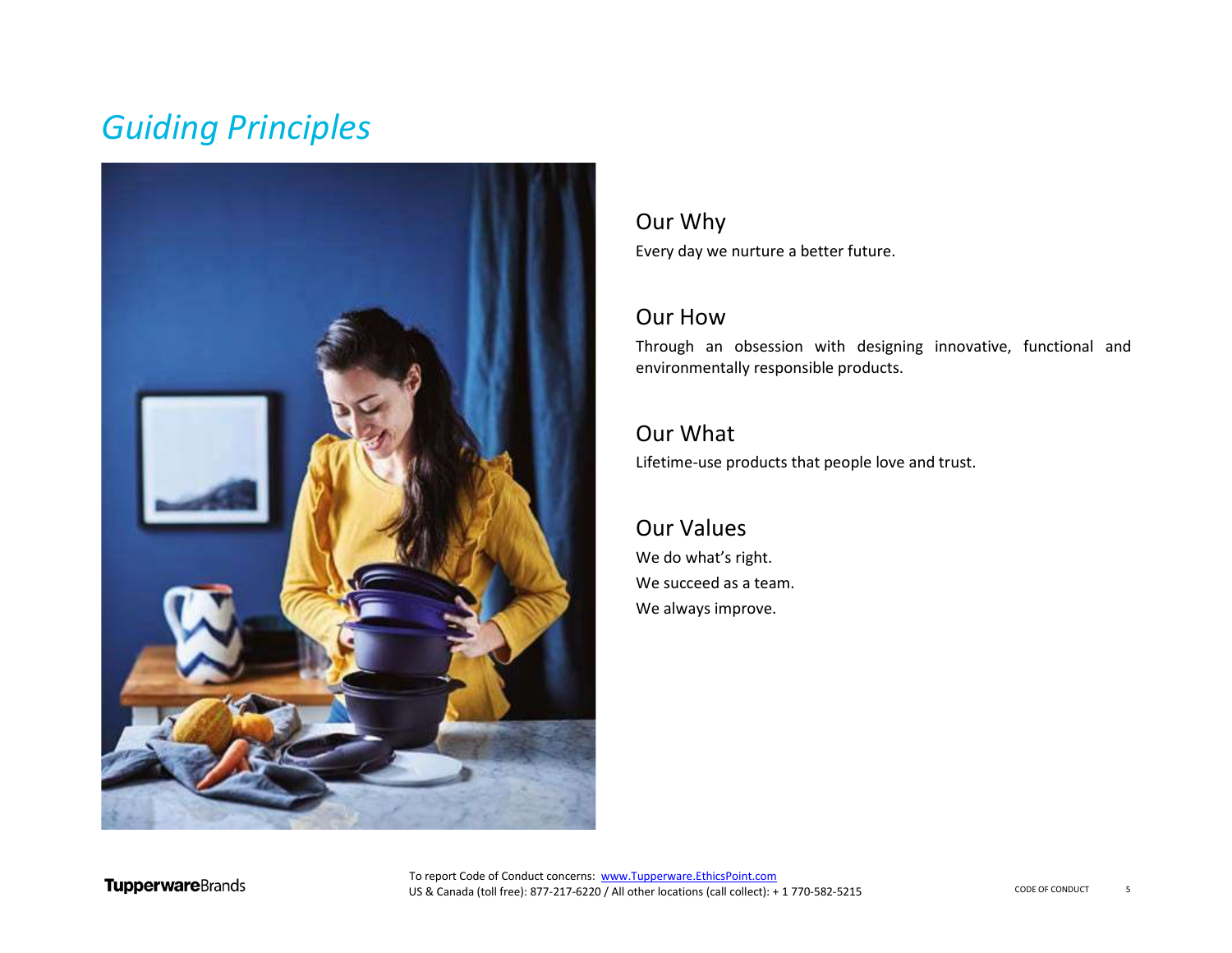## Global and Social Impact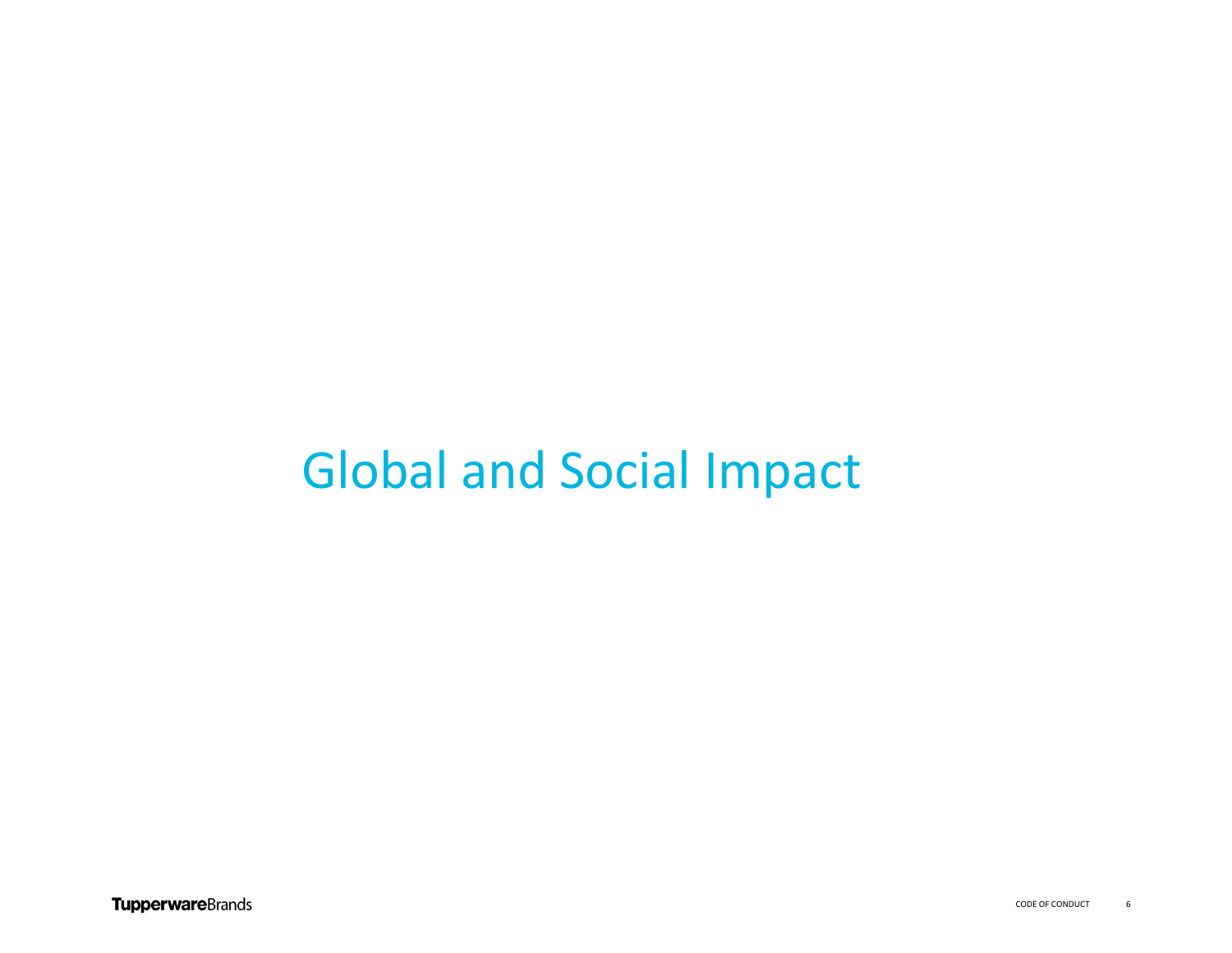### *Global and Social Impact*

### Giving Is What We Do

We are a leader in driving positive change in women's and men's lives. Our business strategies and social investment programs align to enlighten, educate, and empower. We strive to offer educational opportunities that guarantee powerful returns for generations to come. Some of our programs include:

- **Our volunteer program,** whose mission is to develop and promote volunteer efforts that provide our Associates, retirees, sales force members and their family members opportunities to give back to the community.
- **Our cultivating confidence initiative,** whose goal is to empower women and men to discover their own confidence by giving them the opportunity to enrich their lives, nourish their families, and in turn fuel communities around theworld.
- **Our global health initiative,** whose goal is to strengthen the commitment toAssociatewellnessintheworkplaceonaglobalscale.
- **Our Tupperware Brandsfund,** whose goal isto build relationships and contribute funds to various programs around theworld.



To report Code of Conduct concerns: [www.Tupperware.EthicsPoint.com](http://www.tupperware.ethicspoint.com/) US & Canada (toll free): 877-217-6220 / All other locations (call collect): + 1 770-582-5215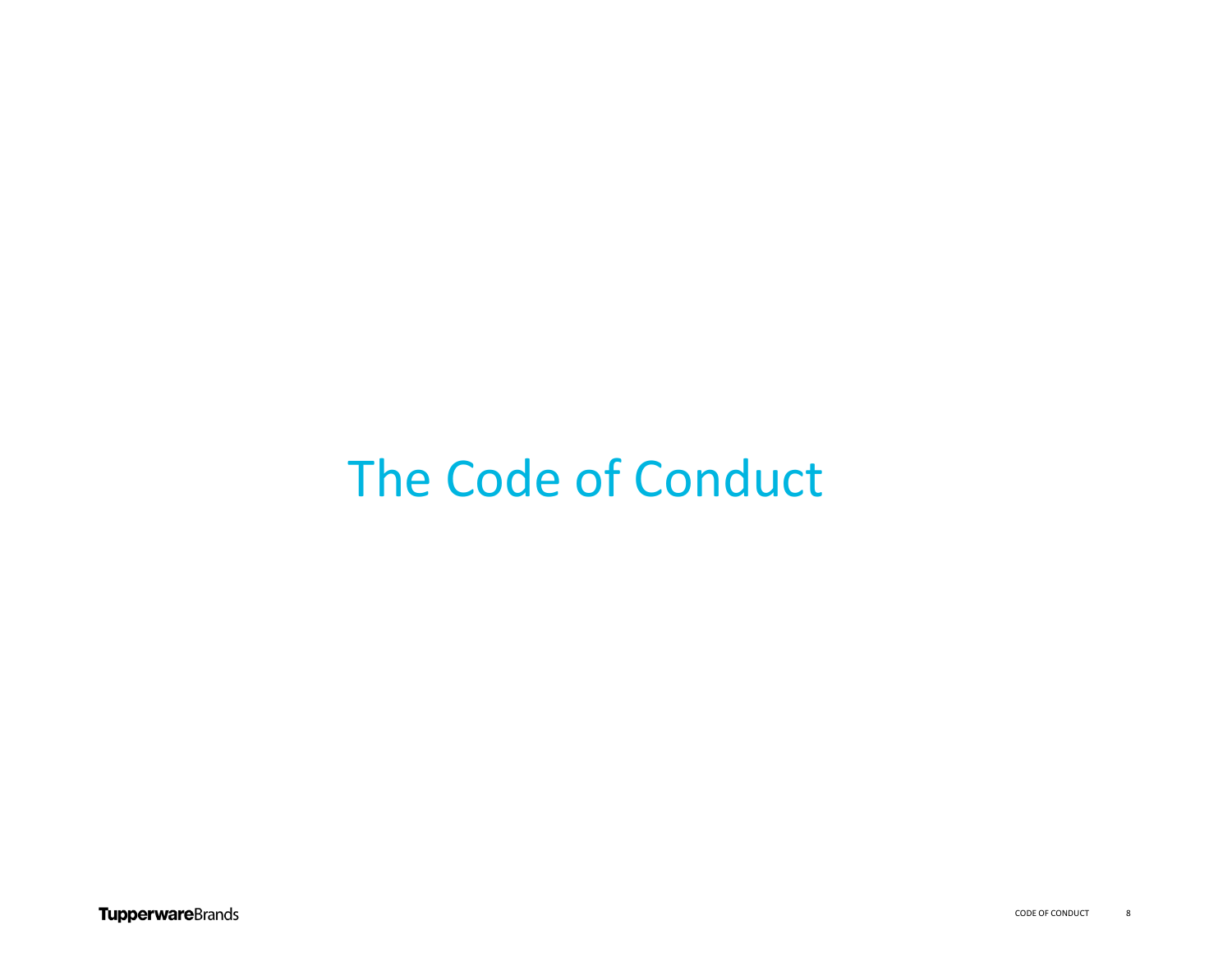### Introduction

For over 70 years, we have maintained the highest standards of individual conduct from each member of our Board of Directors, our Associates, and our related and affiliated entities in every aspect of our business. We base our business conduct on fair dealing, consideration for the rights of others, and the highest principles of good corporate citizenship.

The areas covered in this Code of Conduct are those of most concern, and are not all-inclusive. No set of rules could cover all contingencies, and no system of monitoring can detect all violations. Associates may obtain detailed guidance on the topics contained in this Code of Conduct, as well as other topics, through our Corporate Accounting Manual, selected policy statements, and through consultation with our personnel. If you have need for such guidance, contact our Chief Legal Officer or Chief Financial Officer.

Associates should report violations of our Code, and may do so on an anonymous basis. We will not tolerate retaliation against Associates who report violations in good faith. Disciplinary actions will result from violations of our Code and may include termination of employment(see "Implementation of the Code ofConduct").

Management is accountable for compliance with our Code of Conduct and for ensuring Associates receive sufficient training in matters addressed by our Code.

### Compliance with the Law

Associates must comply with all laws and government regulations applicable to the conduct of our business.

For interpretation of legal and regulatory requirements, Associates should consult the Company's Chief LegalOfficer.

### Accounting and Auditing

Compliance with prescribed accounting and auditing policies and procedures is required at all times. We expect Associates having control over such matters to handle them with the strictest integrity, to ensure that we execute each transaction in accordance with management's authorization, and to properly and accurately record it in our accounting records.

In addition to the above, Associate benefit plan assets and transactions are managed with care and prudence in accordance with applicable law.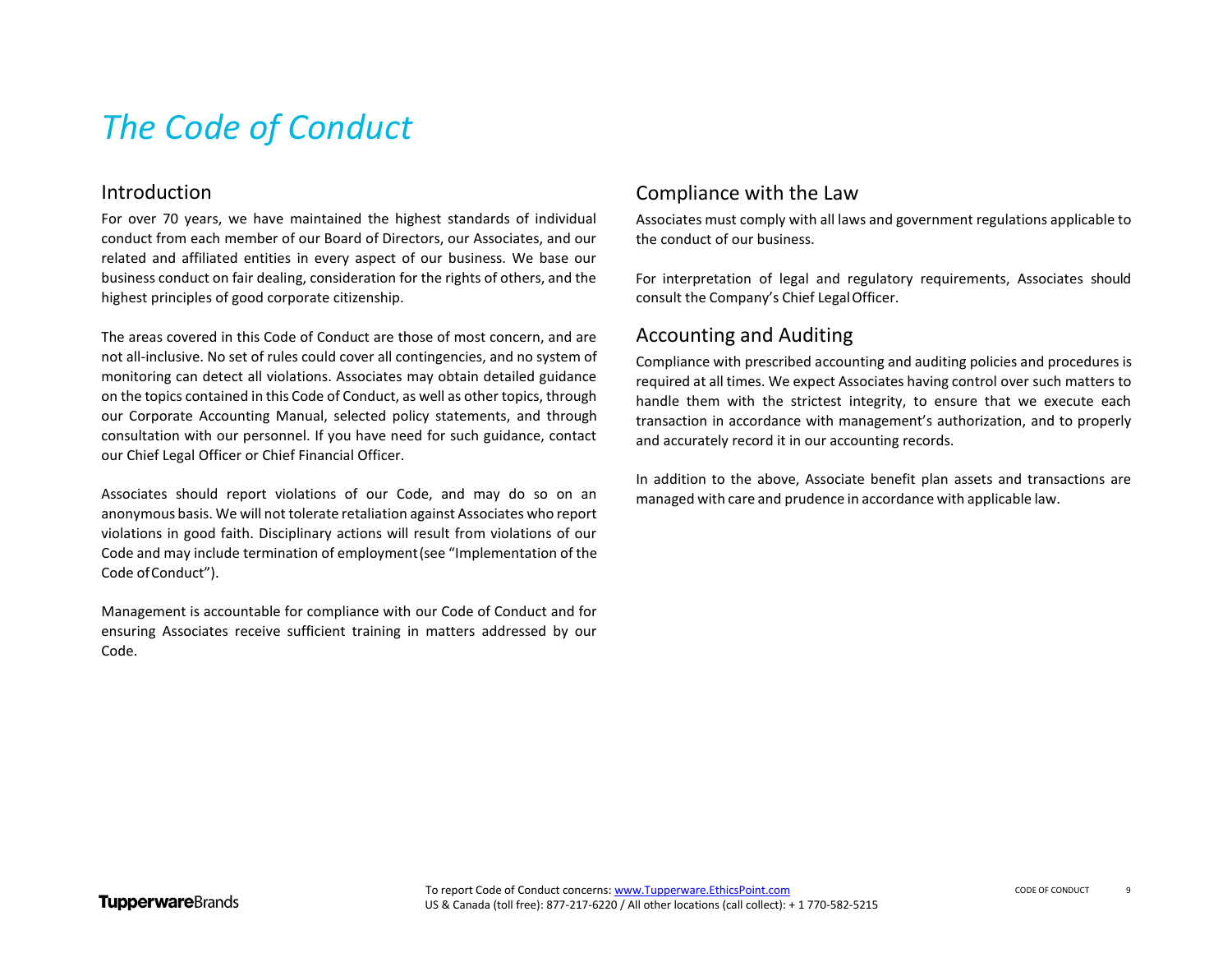### Conflicts of Interest

We all have a responsibility to exclude personal interest in the performance of our duties. We must always enter business transactions solely in the best interests of the Company. Associates must never, directly or indirectly, benefit improperly from their position as an Associate or from any sale, purchase, or other activity of our Company.

Associates should avoid situations involving a conflict or the appearance of a conflict between duty to our Company and personal interest. Specifically, no Associateshould:

- Accept from or give to any current or potential supplier, customer or competitor any payment, service, gratuity, gift, loan, loan guarantee or favor of more than nominal value unless approved by our Chief Executive Officer or his designee (see "Payments andGifts").
- Directly or indirectly, own any interest in, or serve as an officer, director or employee of, or consultant to, any of our competitors, or any organization doing or seeking to do business if such interest or position could influence any decision that such Associate might make in the performance of his or her regular duties, unless approved by ourChief Executive Officer or hisdesignee.
- Have any direct or indirect personal interest in any business transaction with the Company, unless approved by our Chief Executive Officer or hisdesignee.
- Hire or manage relatives, friends, or family with a direct reporting relationship without priorapproval.

This policy is applicable equally to members of the immediate family of each Associate, which normally include spouses, parents, children, spouses of children,andanyotherrelativesliving inthesamehousehold.

The above does not intend to describe all situations covered by the policy. Common sense andgood conscience should serve as guidelines. Please refer any case of doubt as to applicability to our Chief Legal Officer.

### Corporate Opportunities

Directors, Officers, and Associates are prohibited from: (a) taking for themselves personally opportunities that are discovered through the use of corporate property, information or position; (b) using corporate property, information or position for personal gain, and (c) competing with the Company. Directors, Officers and Associates owe a duty to the Company to advance our legitimate interests when the opportunity to do so arises.

### Fair Dealing

Directors, Officers and Associates should endeavor to deal fairly with our customers, suppliers, competitors and Associates. No one should take unfair advantage of anyone through manipulation, concealment, abuse of privileged information, misrepresentation of material facts, or any other unfair dealing practice.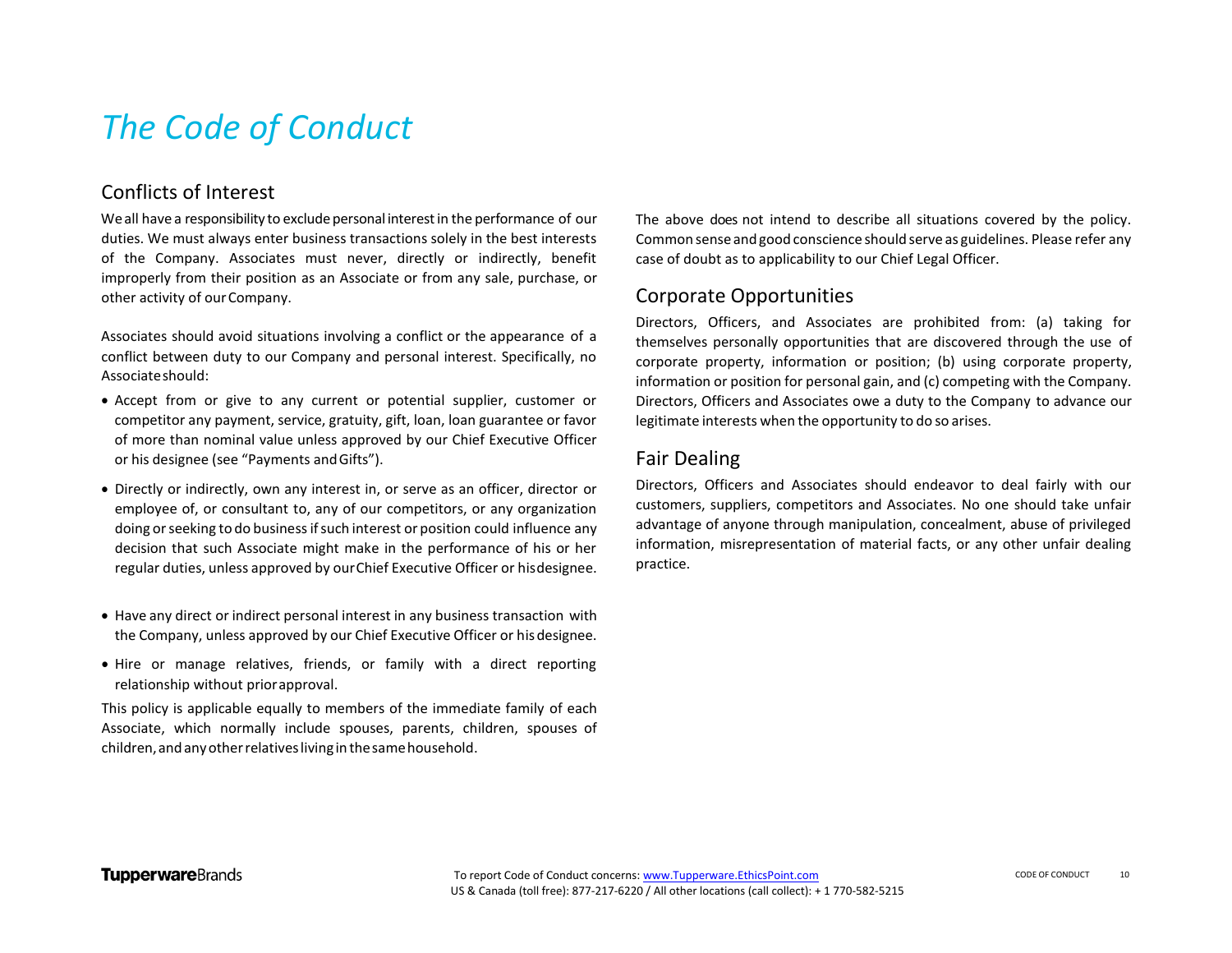### **\*** Intellectual Property and Personal Data Confidentiality: Proprietary Information,

Protection of our proprietary information and intellectual property rights is critical to our success. Protection of the personal data entrusted to us by our Associates, business partners, sales force and customers is our corporate responsibility. Proprietary information includes, without limitation, trade secrets, business plans, sales and marketing programs, and financial information. Intellectual property rights include, without limitation, patents, trademarks, and copyrights. Personal data includes, without limitation, names, addresses, email addresses, phone numbers, identity numbers, and credit card numbers. We will take all necessary steps to protect proprietary information and intellectual property, as well as personal data in ourpossession.

Associates must seek proper authorization in order to use or disclose our intellectual property or proprietary information for private advantage. We will respect and refrain from infringing the intellectual property rightsof others. Our Associates must also respect the privacy and integrity of personal data in our possession. In addition, Associates may not use or disclose personal data of other Associates without proper authorization, for privateadvantage.

### Securities Law Matters

Our material inside information may not be used for private advantage and may be communicated only with great discretion by authorized persons and when properly authorized. Use of material inside information in connection with trading in ourstock is not only a violation of this Code, but is also illegal under securities laws and may result in severe civil and criminal penalties. This policy also extends to trading in the stock of companies, which have significant relationships with our Company, includingvendors.

Information is "material" if its possession would reasonably affect an investor's investment decision, and is "inside" if it has not been disclosed generally to the public. We will take all reasonable measures to maintain the confidentiality of our material inside information and to control the use of such information by Associates and advisors. We take particular care to prevent the disclosure of material inside information to outside parties. Such disclosure may subject our Company to liability under securities laws or enable outside parties to violate securities laws.

\*IMPORTANT NOTE: This Code of Conduct does not: (i) prevent disclosure of the Company's confidential information by an Associate as may be required by applicable law or regulation, or the valid order of a court or an authorized government agency (to the extent of the required disclosure); (ii) prohibit or restrict an Associate from initiating communications directly with, responding to an inquiry from, or providing testimony before the U.S. Securities and Exchange Commission or any other federal or state regulatory authority; (iii) limit an Associate's right to receive an award for information provided to any government agencies; or (iv) limit an Associate's ability to communicate with any government agencies or otherwise participate in any investigation or proceeding that may be conducted by any government agency, including, under applicable United States federal law, disclosing in confidence trade secrets to federal, state, and local government officials, or to an attorney, for the sole purpose of reporting or investigating a suspected violation of law, or disclosing trade secrets in a document filed in a lawsuit or other proceeding, but only if the filing is made under seal and protected from public disclosure. The Associate must promptly give written notice to an authorized officer of the Company (its Chief Legal Officer or Chief Talent and Engagement Officer) of any law, regulation or order to disclose any of the Company's confidential information.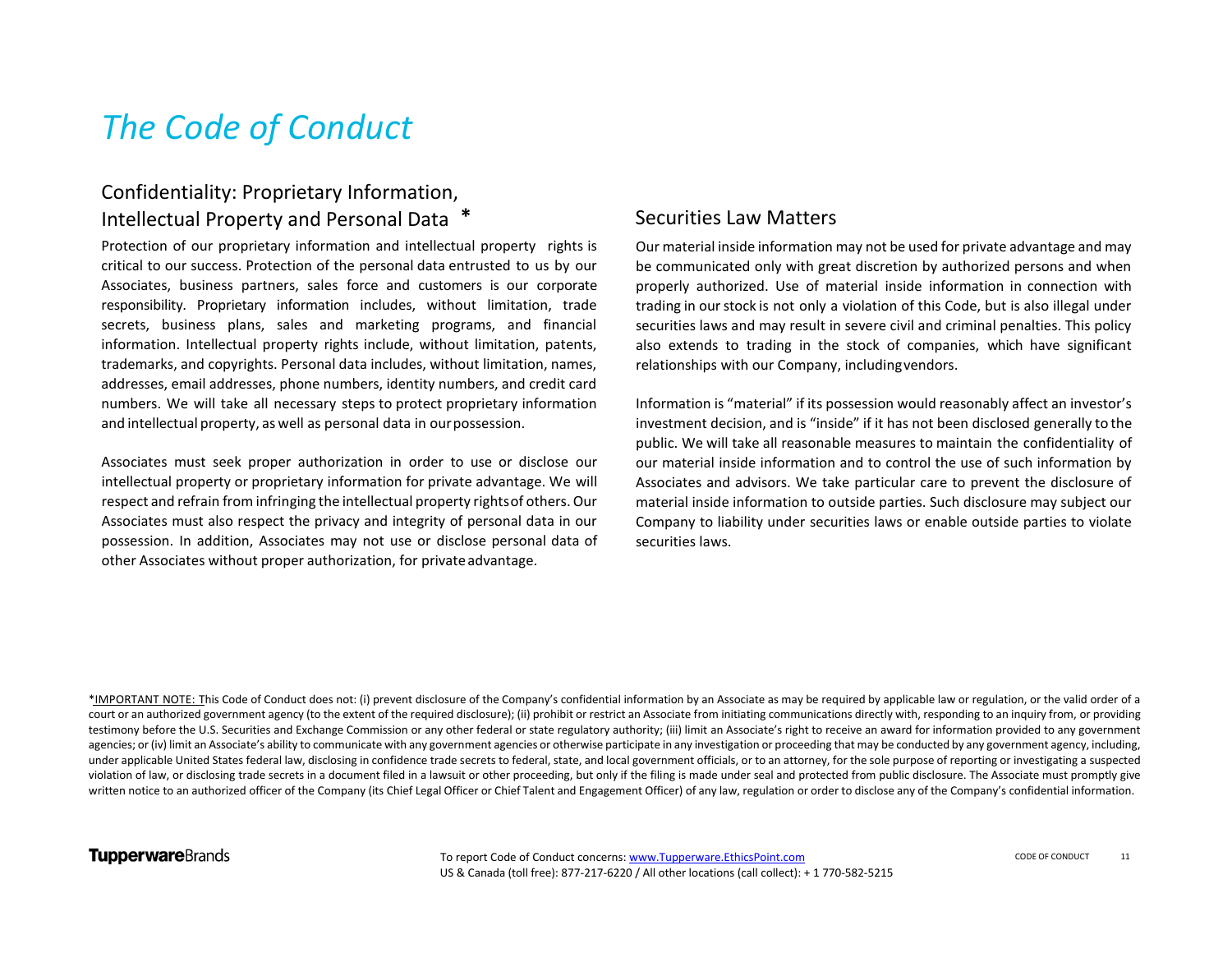### Payments and Gifts

Giving or receiving kickbacks, bribes, undisclosed commissions or other improper payments is contrary to Company policy. Giving or receiving business gifts of nominal value, while discouraged, is permissible where customary and legally permitted. Associates may not give or receive gifts of significant value. Customary business entertainment is proper, but impropriety may result if the value or cost is such that it could be interpreted as affecting an otherwise objective business decision.

We comply with the United States Foreign Corrupt Practices Act(FCPA) and anti-bribery laws applicable in other countries where we do business. The FCPA generally prohibits payments or gifts to any foreign government official to influence the decision of such official in awarding business to the Company. The FCPA permits "facilitating payments," which are payments to foreign government officials for ordinary non- discretionary actions, such as providing routine permits, visas, utility services and similar actions. We discourage such payments, but permit them if made in strict compliance with our guidelines. Associates must report such payments quarterly as described in Policy No. 214.4 in the Corporate Accounting Manual.

### Antitrust and Trade Practices

We will comply with antitrust laws and trade regulations. The quality of our products and services, and their price/value relationship, enable us to compete in the marketplace without resorting to illegal activities or disparagement of competitors. To avoid violations of United States antitrust laws and trade regulations, inferences or allegations of violations, no Associate shall:

- Have discussions with a competitor regarding pricesor markets.
- Reach any agreement with any customer or independent distributor or dealer regarding resale prices (we may suggest resale prices).
- Engage in any pricing or other competitive practices with the purpose of harmingcompetition.
- Without legal justification, discriminate in prices, allowances or services to customers, or induce the granting of discriminatory prices, allowances or services to ourCompany.

The above statements relate primarily to transactions in United States commerce; however, United States laws may affect transactions in other countries if there is an effect upon the commerce of the United States. Additionally, we must observe trade regulations and competition laws of the countries in which we do business. Whenever there is any doubt as to the legality of any contemplated practice, transaction, or activity, contact our Chief LegalOfficer.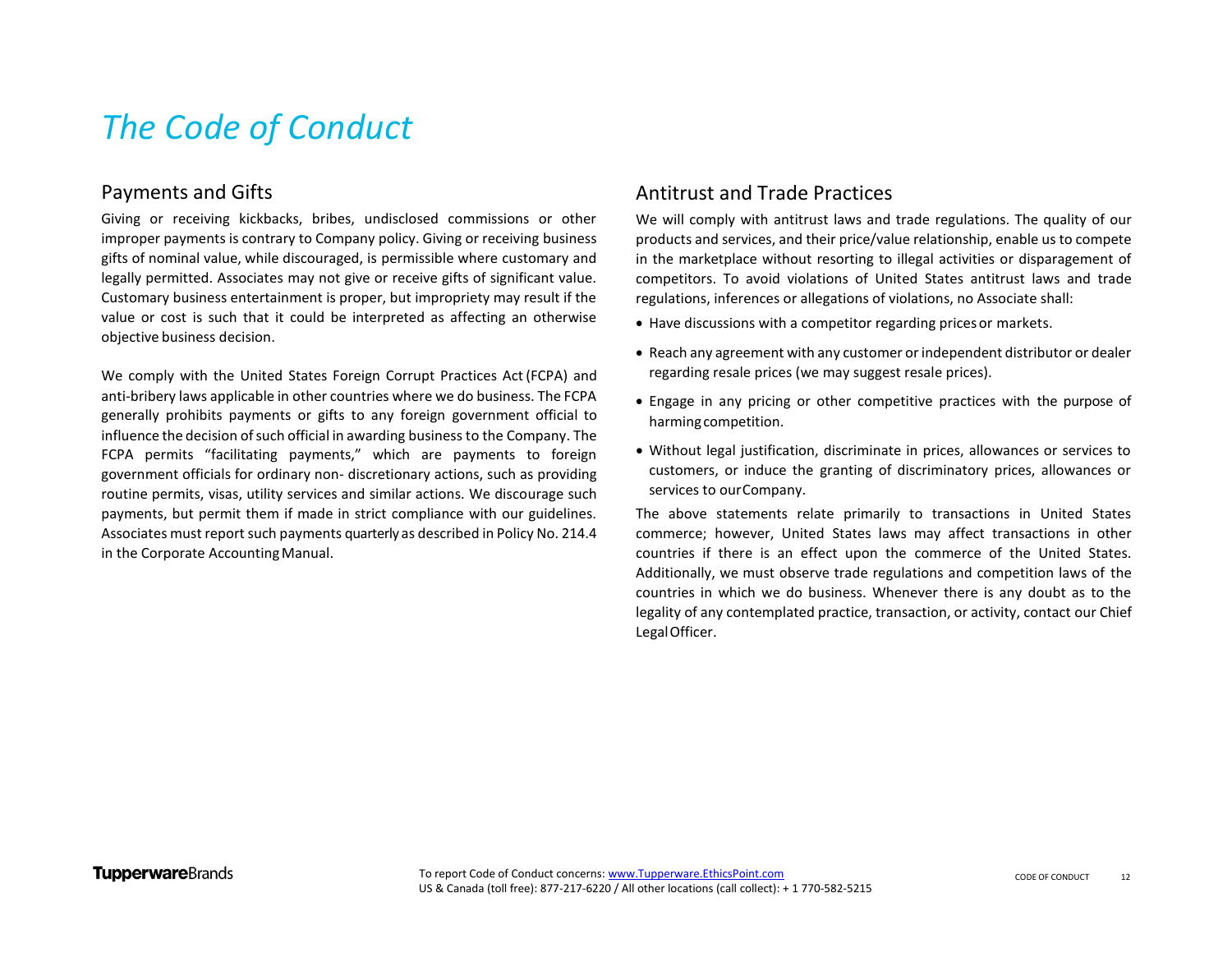## Work Environment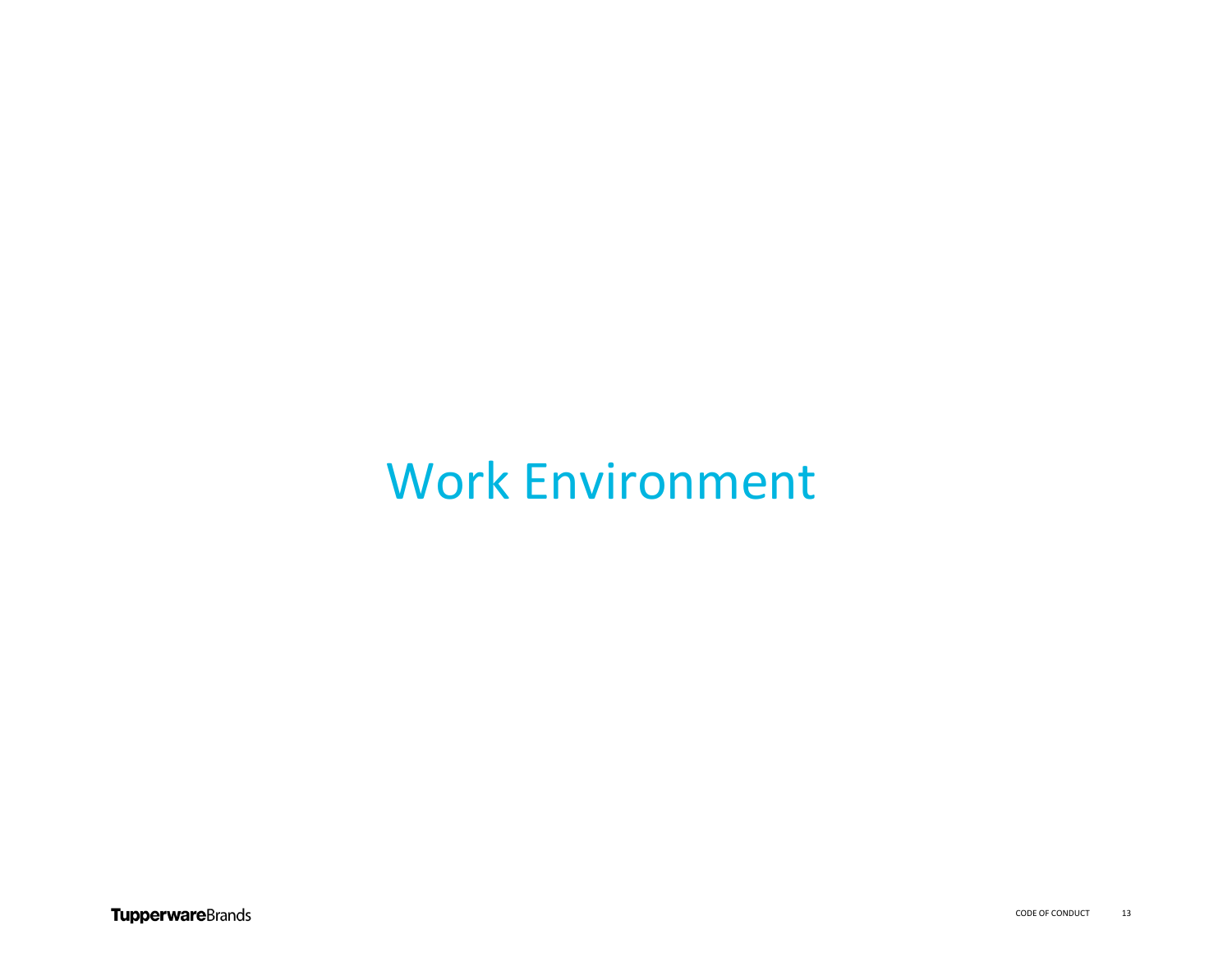### *Work Environment*

### Safety, Health, Energy and Environment

We will conduct every activity worldwide with concern for safety, health, energy conservation and the environment. Additionally, we will:

- Comply with all applicable laws andregulations.
- Apply reasonable standards of conduct based on leading international business practices, in the absence of, or in addition to, existing laws and regulations.
- Address safety, health and environmental concerns in the workplace and in our products.
- Protect the environment of the communities in which weoperate.
- Conserve energy andresources.
- Prevent pollution and minimize waste, with an emphasis on recycling.
- Properly dispose of hazardous and non-hazardous materials.

We will maintain programs that stress prevention of problems, continuous improvement in performance, and regular self-assessments of progress.

Please direct questions regarding, safety, health, energy, and environmental issues to the Executive Vice President, Product Innovation and Supply Chain.

### Drug and Alcohol Use

We are committed to providing a workplace free from illegal drugs and alcohol. We have developed a drug-free workplace program to establish and maintain a safe, healthy working environment, reduce the incidents of injury, and provide assistance with rehabilitation for those who seek help in overcoming dependence on, or other problems with, drugs or alcohol.

### Diversity, Harassment and Discrimination

We are proud to be an equal opportunity employer and believe that equal opportunity is in our best interest. We are committed to developing and promoting ethnic and cultural diversity, including women and minorities, in our work force, independent sales force, and relationships with vendors, service providers and other third parties. We will not tolerate discrimination or harassment at our locations or functions. We are also committed to maintaining a work environment free of intimidation. Examples of harassment include, but are not limited to: racial slurs, ethnic jokes, posting of offensive statements, posters, or cartoons, or other similar conduct. Sexual harassment includes, but is not limited to, solicitation of sexual favors, unwelcome sexual advances, or other verbal, visual, or physical conduct of a sexualnature.

We take these matters seriously and do not tolerate retaliation against Associates who report concerns or violations in good faith.

Managers have a duty to immediately report any concerns of harassment or discrimination via the channels provided in this Code of Conduct.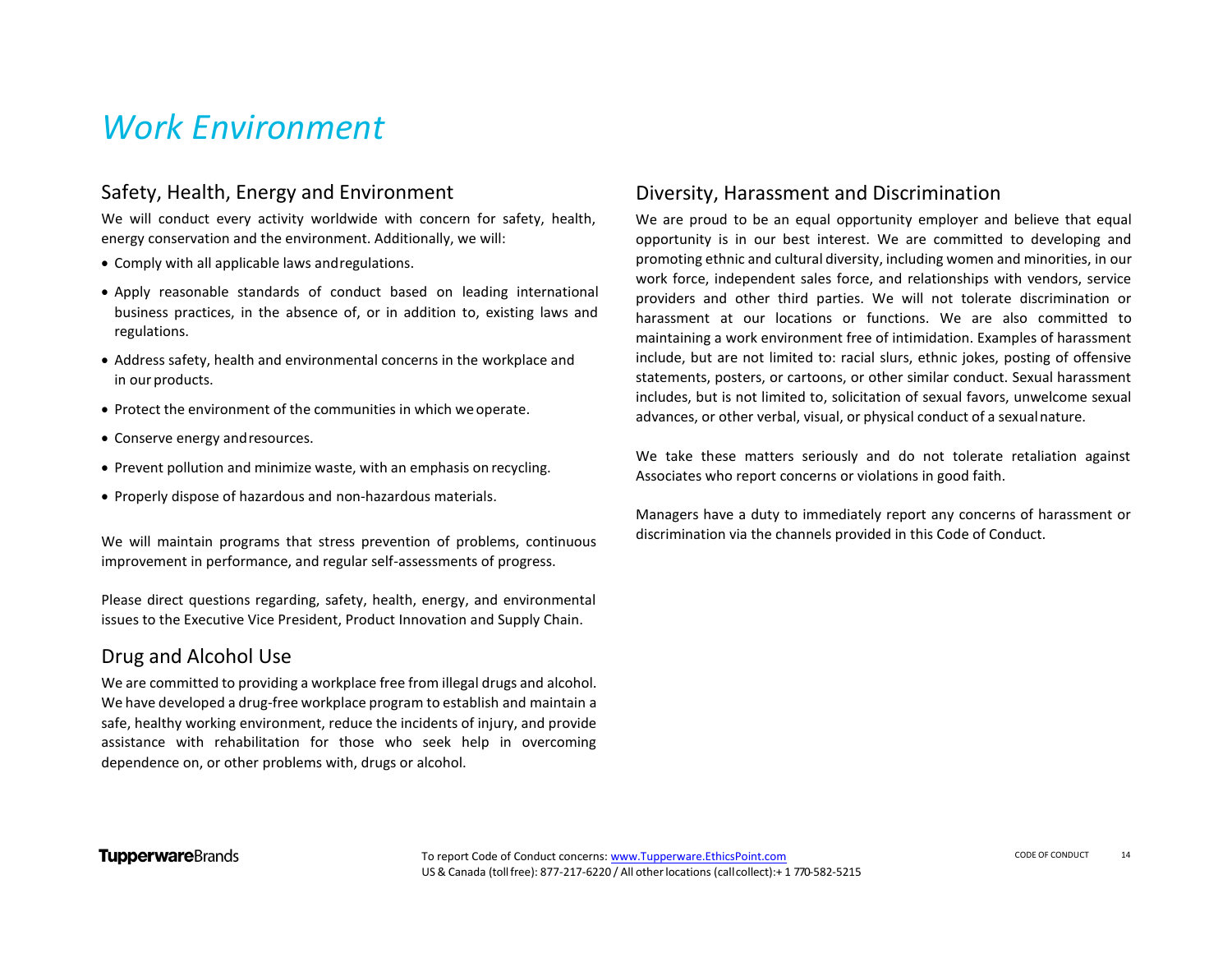## Governmental Investigations and Political Contributions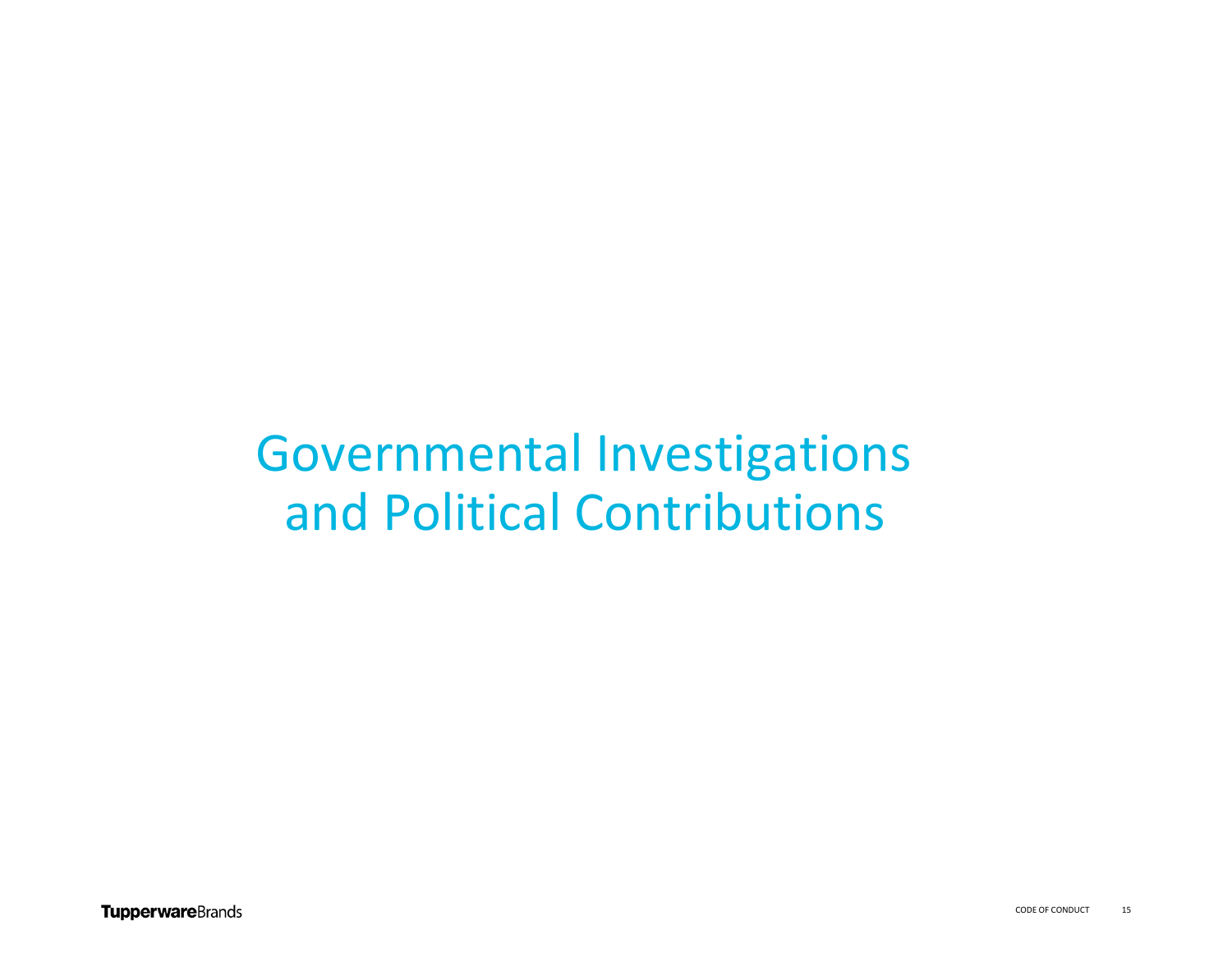### *Governmental Investigations and Political Contributions*



### Governmental Investigations

We act upon advice of our Chief Legal Officer in investigations by authorized regulatory agencies and their representatives. Representatives of various governmental agencies may visit our facilities, with or without proper legal authorization, for the purpose of conducting inspections or gathering information. We must treat representatives of governmental agencies courteously and in a businesslike manner as we would treat any other visitor to our facilities. Except in unusual circumstances, we will consent to the entry of inspectors; however, Associates should contact our Chief Legal Officer or our Executive Vice President, Product Innovation and Supply Chain before consent is given.

### Political Contributions

Except in limited circumstances where corporate political contributions are clearly permitted under applicable law and are authorized by our Chief Executive Officer, or his designee, no Associate will contribute any Company assets, directly or indirectly, to political parties or candidates for public office, or in connection with propositions to be voted upon. "Contributions" includes but is not limited to, cash, property, services and the purchase of tickets to fundraising events.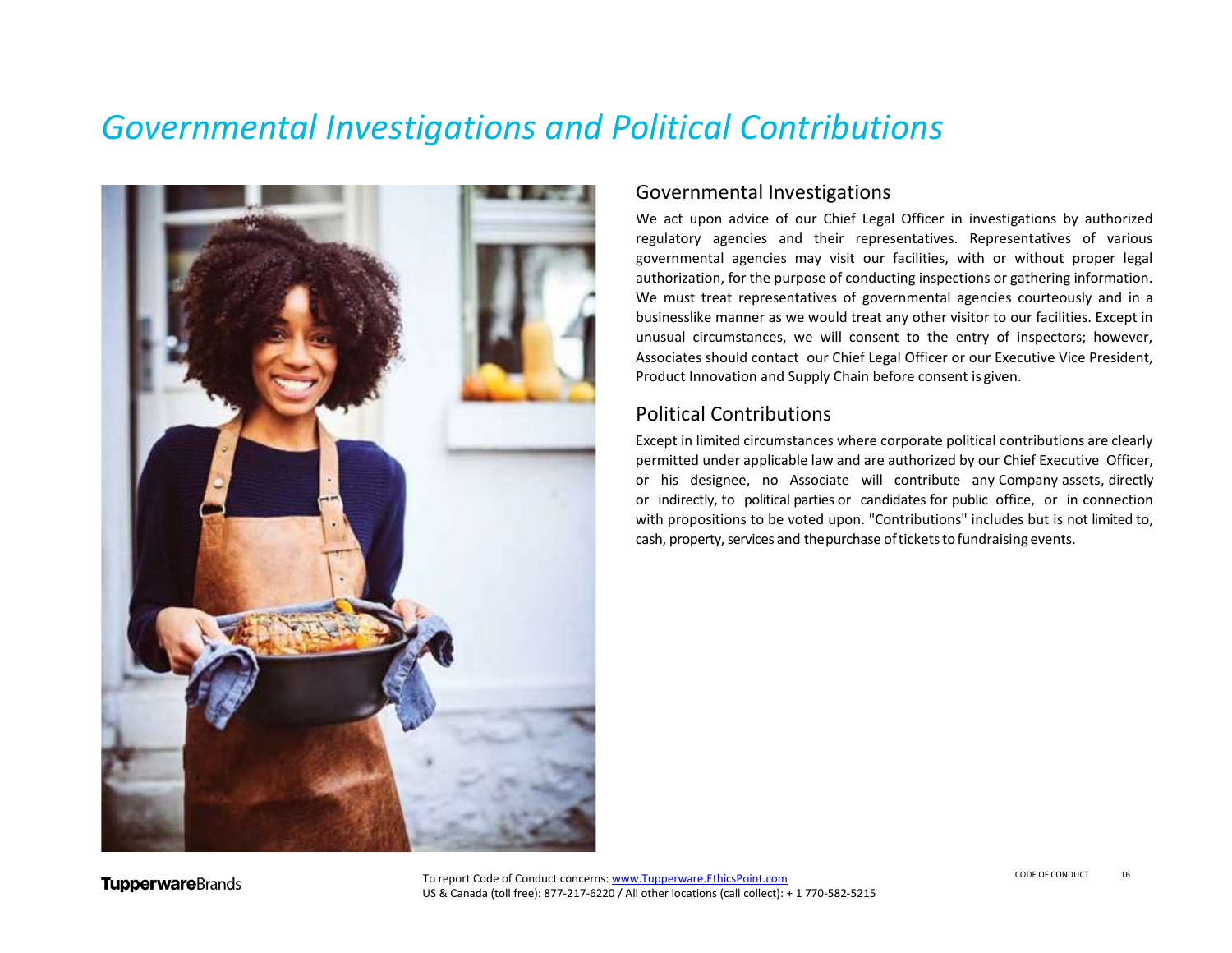## Implementation of the Code of Conduct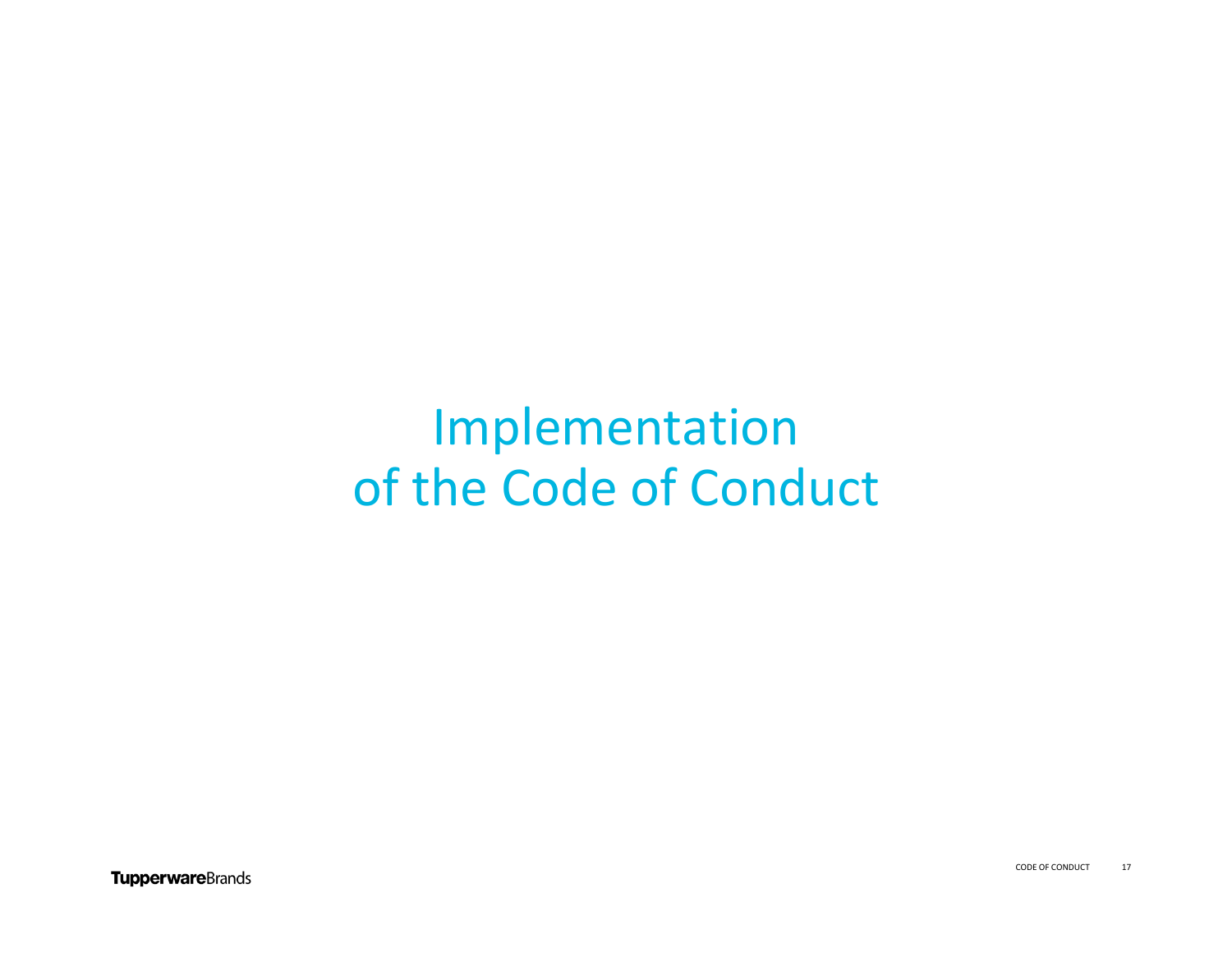## *Implementation of the Code of Conduct*

### Condition of Employment

At the time of employment and every subsequent year thereafter, each Associate will affirm understanding of this Code of Conduct in compliance with, and as a condition of, employment.

### Compliance Officers/Ethics Committee

The Chief Legal Officer is the compliance officer concerning legal matters as well as compliance with this Code. The Chief Financial Officer is the compliance officer concerning all accounting and control matters. The Company's Ethics Committee consists of the Chief Legal Officer, Chief Financial Officer, Chief Talent and Engagement Officer, and VP Internal Audit and is responsible for handling allegations of violations of this Code.

### Questions Regarding the Code

Please direct any questions regarding this Code, its interpretation or application to our Chief Legal Officer in person, in writing, or by calling

### **+1 407-826-5050**.

### Reporting

Associates may report violations of this Code of Conduct in a variety of ways: in writing, by telephone hotline or by e-mail. Associates may also report violations anonymously to management or directly to the Board of Directors.

If an Associate knows of a violation of this Code, the Associate must immediately report it to his or her manager, or another manager. Any manager receiving such a report must immediately report to the Controller, Human Resources, or General Manager of the business unit, who shall in turn immediately advise the Ethics Committee.

An Associate may remain anonymous when reporting a violation of this Code. Please direct reports relating to the Conflict of Interest Policy to the Chief Legal Officer.

#### **In Writing:**

WrittenreportstotheCompany's **complianceofficers**shouldbemarked as "Confidential" and addressedto:

#### **Compliance Officers**

Tupperware Brands Corporation P.O. Box 2353 Orlando, Florida 32802-2353 USA

Writtencommunicationto our**BoardofDirectors**frominterestedparties should be marked as "Confidential" and addressed to the Board as follows:

#### **Board of Directors**

Tupperware Brands Corporation P.O. Box 2353 Orlando, Florida 32802-2353 USA

#### **By Phone:**

Please direct telephone reports to the Company's compliance officers at **+1 407-826-5050**, in Orlando, Florida, USA.